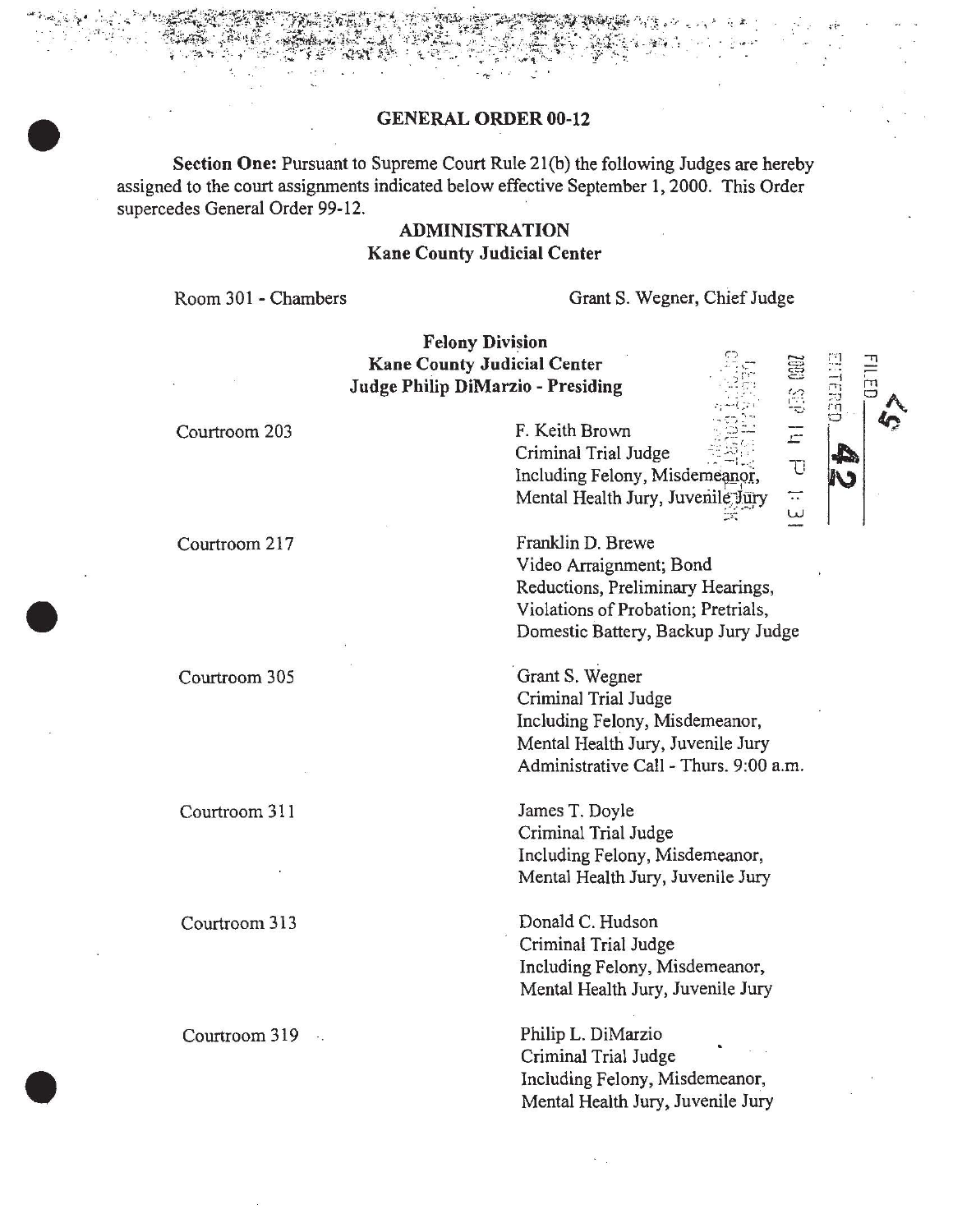## TRAFFIC & MISDEMEANOR DIVISION Kane County Judicial Center James L. Hallock - Presiding Judge

Courtroom 209

Courtroom 211

-

Robert L. Janes Traffic and Misdemeanor

James C. Hallock DUI, Misdemeanor Jury, and Mental Health Jury

Aurora Branch Court Stephen Sullivan

Traffic and Misdemeanor

Elgin Branch Court Carpentersville Branch Court Allen Anderson Traffic and Misdemeanor

### JUVENILE DIVISION Kane County Judicial Center

and

Kane County Juvenile Justice Center Judge Judith M. Brawka - Presiding Judge

Juvenile Justice Center Thomas E. Mueller

Delinquency and Detention Backup Abuse and Neglect

Judicial Center - Courtroom 005 Judith M. Brawka

Abuse and Neglect Backup Detention Hearing Kendall County - Wednesday of each week

# FAMILY COURT DIVISION Kane County Judicial Center Donald C. Fabian - Presiding Judge

Courtroom 101

Wiley Edmondson As assigned by the Presiding Judge, including Domestic Violence

Courtroom 101 (Night Court) Rotation as assigned by

Presiding Judge